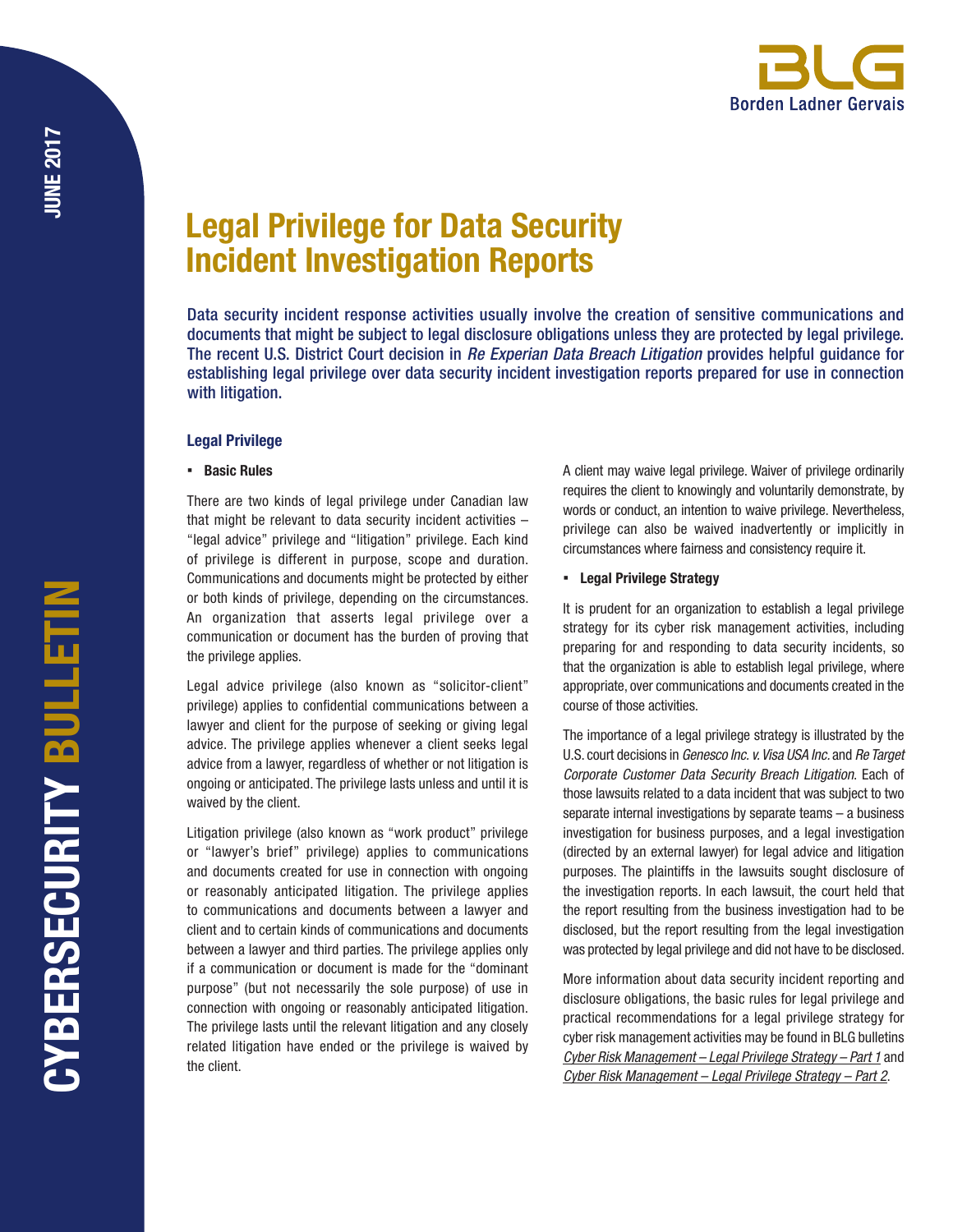#### *Experian Data Breach Litigation* Decision

The decision in *[Re Experian Data Breach Litigation](http://www.datasecuritylawjournal.com/files/2017/05/Experian-Order-Denying-Plaintiffs-Motion-to-Compel.pdf)* involved a consolidated class action arising out of an alleged theft of personal information of millions of T-Mobile customers and subscribers that was hosted on a server operated by Experian. After the data breach was discovered, Experian's external litigation counsel hired Mandiant, an independent forensic consultant, to conduct an analysis of the breach and prepare an expert report. Mandiant delivered the report to Experian's external litigation counsel, who then shared the report with Experian's in-house counsel. The report was used by Experian's external litigation counsel and in-house counsel to develop their legal strategy.

Experian refused to disclose Mandiant's report to the class action plaintiffs on the basis that the report was protected by work product privilege. The class action plaintiffs applied to court for an order compelling Experian to disclose Mandiant's report. The plaintiffs made four arguments, each of which was rejected by the court, as follows:

- The plaintiffs argued that Mandiant's report was not privileged because Experian had independent business duties to investigate the data breach, and Mandiant was hired for that purpose. The court rejected that argument because the evidentiary record made it clear that Mandiant conducted the investigation and prepared the report for external litigation counsel in anticipation of litigation, even if that was not the only purpose of the report. The court noted that Mandiant's report had not been given to Experian's incident response team. The court found that Mandiant's report would have had different form and content were it not prepared for the purpose of anticipated litigation.
- The plaintiffs argued that Mandiant's report was not privileged because Experian had previously engaged Mandiant to perform similar work regarding a data breach that occurred two years earlier, and Mandiant was just again doing work in the course of ordinary business for Experian. The court rejected that argument because Mandiant's previous work for Experian was separate from the work that Mandiant did for Experian's litigation counsel.
- The plaintiffs argued that fairness required Mandiant's report be disclosed because Mandiant must have prepared the report based on an analysis of Experian's live servers, and it was impossible for the plaintiffs' experts to go back in time and conduct a similar analysis. The court rejected that argument because the evidence showed that Mandiant's report was based on an analysis of server images rather than access to Experian's live systems, networks or servers. The court reasoned that the plaintiffs could engage their own experts to analyze the same server images used by Mandiant, and the resulting expense and inconvenience to the plaintiffs was not sufficient to overcome legal privilege.

• The plaintiffs argued that Experian had waived legal privilege by disclosing Mandiant's report internally and to T-Mobile. The court rejected that argument because disclosure of the report had been closely controlled by Experian's external litigation counsel and in-house legal department, and did not constitute a waiver of legal privilege. The court noted that the report was not given to Experian's incident response team or personnel working on remediation of Experian's systems affected by the data breach. The court also noted that disclosure of a redacted version of the report to T-Mobile was pursuant to a written joint defence agreement between Experian and T-Mobile, which was made because they recognized the risk of litigation arising from the data breach.

The *Experian Data Breach Litigation* decision illustrates some measures that a Canadian organization might take to support claims of litigation privilege over a data security incident investigation report, including:

- 1. The forensic investigator should be hired by outside legal counsel expressly retained to advise the organization regarding the incident and related litigation.
- 2. The organization, outside legal counsel and the forensic investigator should jointly create an accurate evidentiary record that clearly demonstrates that the investigation report is prepared primarily for legal privilege purposes, and not for ordinary business purposes.
- 3. The forensic investigator's engagement should be limited to work relevant to assisting outside legal counsel to provide legal advice and prepare for litigation.
- 4. The forensic investigator should deliver its report to, and communicate with, outside legal counsel only. The forensic investigator should not communicate directly with the organization's in-house legal counsel or the incident response team.
- 5. The investigation report should be based on an analysis of documents and data (e.g. server images) that are preserved for subsequent disclosure in litigation.
- 6. Any disclosure of the forensic investigator's report and related documents should be limited and consistent with litigation privilege purposes and carefully controlled to demonstrate confidentiality and avoid inadvertent waiver of privilege.
- 7. If actual or anticipated litigation involves multiple defendants, then any disclosure of the forensic investigator's report and related documents to co-defendants should be limited (e.g. disclosure of redacted versions only) and made pursuant to an appropriate written joint defence agreement that maintains confidentiality and privilege.